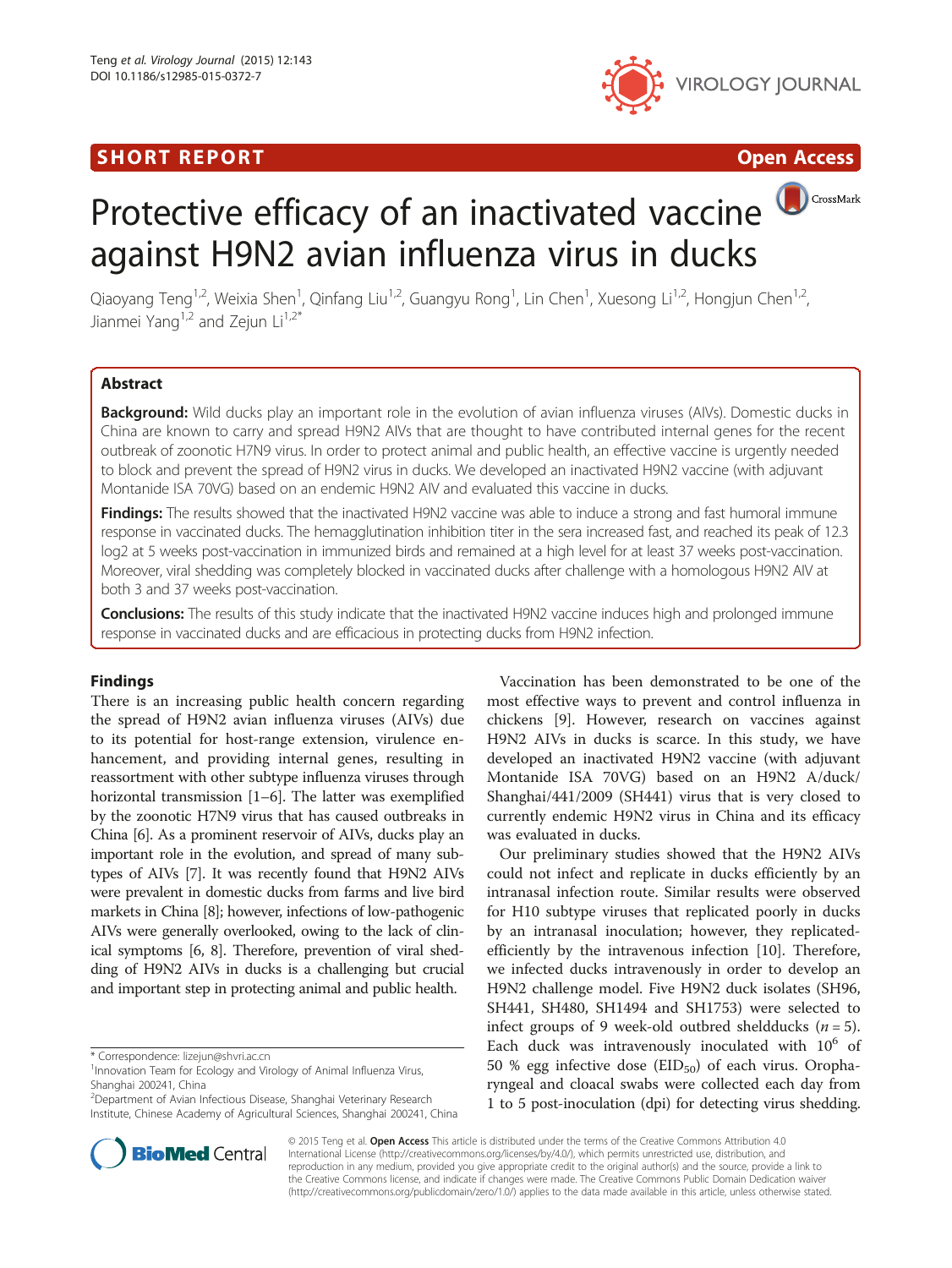<span id="page-1-0"></span>

The swab samples were used to inoculate specific pathogen free(SPF) embryonated chicken eggs and passaged twice to isolate virus. The results showed that no virus was detected in any cloacal swabs collected from all ducks inoculated with each virus. oropharyngeal swabs collected from ducks infected with SH96, SH480, or SH1494 strains were negative for virus isolation at 1–5 dpi; while the SH1753 virus was isolated from the oropharyngeal swabs collected from two of five infected ducks at 3 dpi, not at other time points [Fig. 1]. All oropharyngeal swabs collected from 5 ducks infected with the SH441 virus were positive for virus isolation at 1, 2 and 3 dpi, and the viral titers were approximately 1.5 log10  $EID_{50}$  per ml [Fig. 1]. All these results indicate that the H9N2 AIVs do not replicate efficiently in ducks, and are consistent with previous studies in ducks and chickens [\[11, 12\]](#page-3-0). Wang et al. reported that the virus could be detected in the oropharyngeal swabs collected from the ducks that were intranasally infected with  $10^7$  EID<sub>50</sub> of different H9N2 AIVs at 2 and 3 dpi [\[11](#page-3-0)]. Only a small proportion of inoculated chickens shed detectable viruses found in the cloacal swabs after intranasal infection with chicken origin H9N2 viruses [[12](#page-3-0)]. Moreover, 3 week-old ducks were intravenously inoculated with the above H9N2 viruses in our preliminary experiment (data not shown) and similar results were obtained as those using 9 week-old ducks in this study. This suggests that different ages of ducks show similar susceptibility to the H9N2 virus infections. Taken together, our results indicate that ducks intravenously infected with the SH441 virus can be used as a model to evaluate efficacy of the developed H9N2 inactivated vaccine.

To assess the protective efficacy of the developed H9N2 inactivated vaccine, ducks were intramuscularly vaccinated with 0.3 ml of the inactivated vaccine, and then intravenously challenged with  $10^6$  EID<sub>50</sub> of a homologous H9N2 (SH441) virus after 3 weeks post-vaccination.

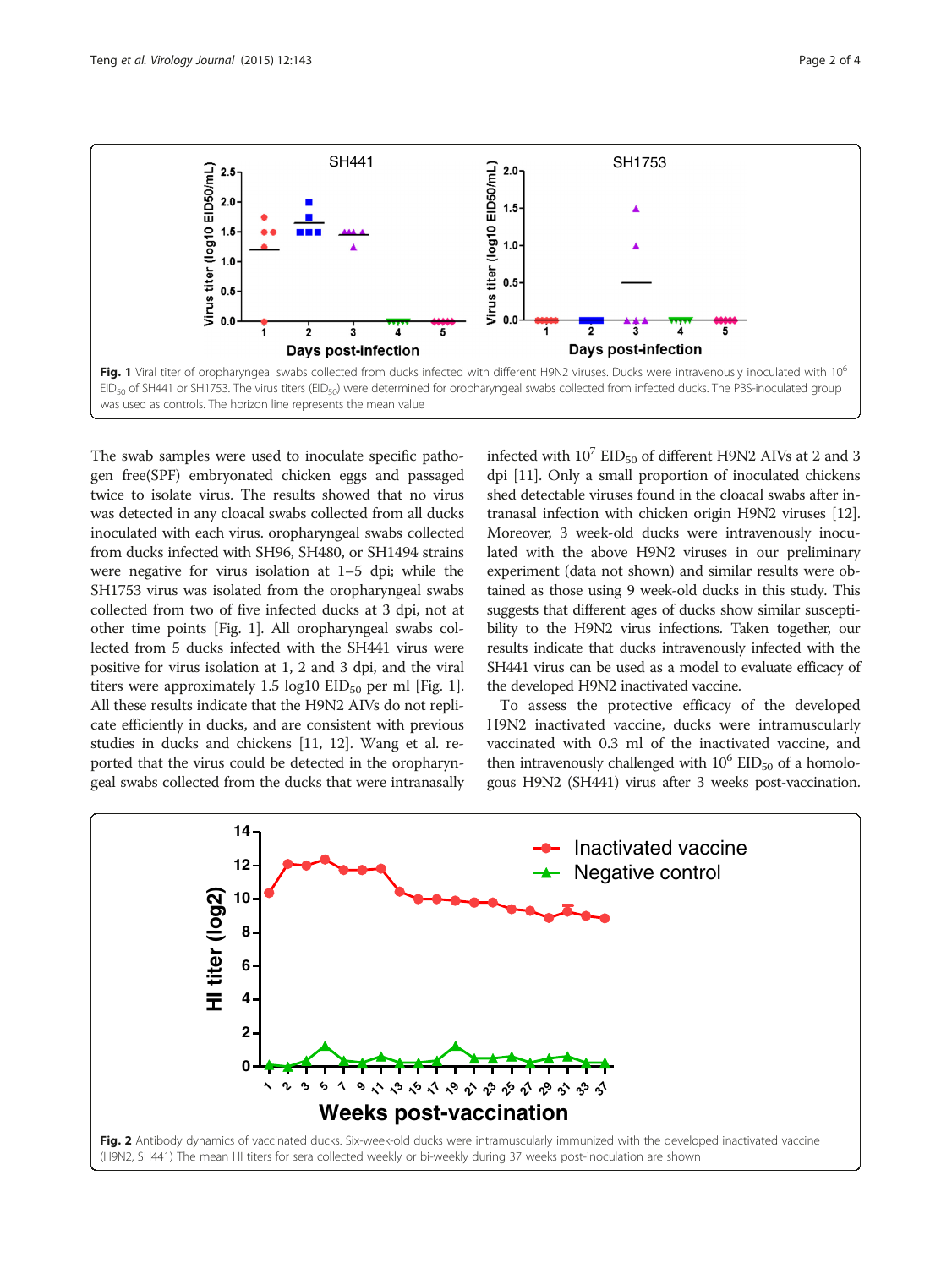The inactivated vaccine induced a strong immune response in ducks, and the HI titers against the H9N2 virus were over 11.0 log2 after 3 weeks post-vaccination (Table 1). All five vaccinated ducks were protected against the SH441 challenge when compared to control unvaccinated birds, evidenced by the fact that no virus was recovered from the oropharyngeal swabs collected from the vaccinated birds, while virus was detected in all oropharyngeal swabs collected from the control birds.

To determine dynamics of the HI antibody in immunized birds, serum was collected from H9N2-vaccinated ducks weekly or bi-weekly and tested by the HI assay. The mean HI titer increased very fast, and reached its peak at 12.3 log2 at 5 weeks post-vaccination [Fig. [2](#page-1-0)]. The HI titers were still detectable after 37 weeks postvaccination with a higher level. In contrast, previous studies with a recombinant H5 vector vaccine showed that the highest HI titer against H5 virus only reached 7 log2 [[13](#page-3-0)] and lasted for 12 weeks after post-vaccination [[14](#page-3-0)]. To determine whether ducks can be protected after 37 weeks post-vaccination, a group of vaccinated ducks were challenged with a homologous H9N2 virus (Table 1). The results showed that the vaccine completely protected ducks from oropharyngeal viral shedding after challenge with the H9N2 virus even after 37 weeks post-vaccination.

In summary, our results demonstrate that the developed H9N2 inactivated vaccine is able to induce protective immune responses and is efficacious in ducks, suggesting that this vaccine could be used in poultry industry to prevent and control H9N2 influenza in ducks.

#### Viruses and ducks

Five H9N2 virus isolates A/duck/Shanghai/96/2009 (SH96), A/duck/Shanghai/441/2009 (SH441), A/duck/Shanghai/ 480/2009 (SH480), A/duck/Shanghai/1494/2009 (SH1494), and A/duck/Shanghai/1753/2009 (SH1753) were used in this study. Each virus was amplified in 9–11-day-old SPF embryonated chicken eggs, and virus titer  $(EID_{50})$  was determined in SPF embryonated chicken eggs and calculated by the Reed and Muench method based on the HA assay of allantoic fluid of eggs inoculated with 10-fold serial dilutions of viruses [[15](#page-3-0)]. Ducks (a local outbred strain of shelducks) used in this study, were confirmed to be free of any AIV infection. Before challenge, sera and swab samples were collected from each bird for the HI assay against H9 and virus isolation as described previously [[16](#page-3-0)], all the results were negative. Each group of ducks were housed in a separated isolator.

#### H9N2 viral infection

To test the infectivity of H9N2 viruses in ducks, groups of 9 week-old ducks were intravenously inoculated ( $n = 5$ ) with  $10^6$  EID<sub>50</sub> of each H9N2 virus in a volume of 100  $\mu$ L. Negative control ducks were inoculated with same volume of phosphate-buffered saline (PBS). Oropharyngeal and cloacal swabs were collected daily from 1 to 5 dpi. Oropharyngeal and cloacal swabs were incubated and treated with antibiotics to reduce bacterial contamination. The serial diluents of supernatants of oropharyngeal and cloacal swabs were inoculated into SPF embryonated chicken eggs to determine the virus titer ( $EID_{50}$ ) that was calculated by the Reed and Muench method.

#### Vaccine development

The SH441 strain was selected for use to produce an inactivated vaccine because i) it can grow a very high titer (hemagglutination titer 12log2) and ii) it is closed related genetically and antigenically to currently endemic H9N2 viruses. To produce the inactivated vaccine, the amplified virus was inactivated by β-propiolactone (Sigma-Aldrich,St. Louis, MO, USA), then mixed with an adjuvant Montanide ISA 70VG (Seppic, Paris, France) at a ratio of 3:7 (V/V) according to the manufacturer's instruction.

#### Hemagglutination inhibition (HI) assay

Blood samples were collected weekly or bi-weekly until 37 weeks post-vaccination. Sera were isolated and HI titers were determined by HI assays as described previously [\[17](#page-3-0)].

#### Duck vaccination and virus challenge with SH441

Six-week-old ducks were intramuscularly inoculated with 0.3 ml of the inactivated vaccine in the vaccination group  $(n = 15)$  or with 0.3 ml of PBS in the control group ( $n = 10$ ). Five vaccinated and control ducks were intravenously challenged with  $10^6$  EID<sub>50</sub> of the SH441 virus in a volume of 100 μL at 3 weeks post-vaccination.

Table 1 Evaluation of vaccine efficacy for protection of ducks from H9N2 viruses

| Days of post-vaccination | Number of ducks | Immunization | Virus isolation from oropharyngeal swabs (mean $E D_{50}/m $ ) |       |
|--------------------------|-----------------|--------------|----------------------------------------------------------------|-------|
| (weeks)                  |                 |              | 2 dpi                                                          | 3 dpi |
| 3                        |                 | Vaccine      |                                                                |       |
|                          |                 | PBS          | 1.75                                                           | l.45  |
| 37                       | 10              | Vaccine      |                                                                |       |
| 37                       |                 | PBS          | .75                                                            | 1.50  |

dpi, days post-infection, PBS, phosphate-buffered saline (negative control)